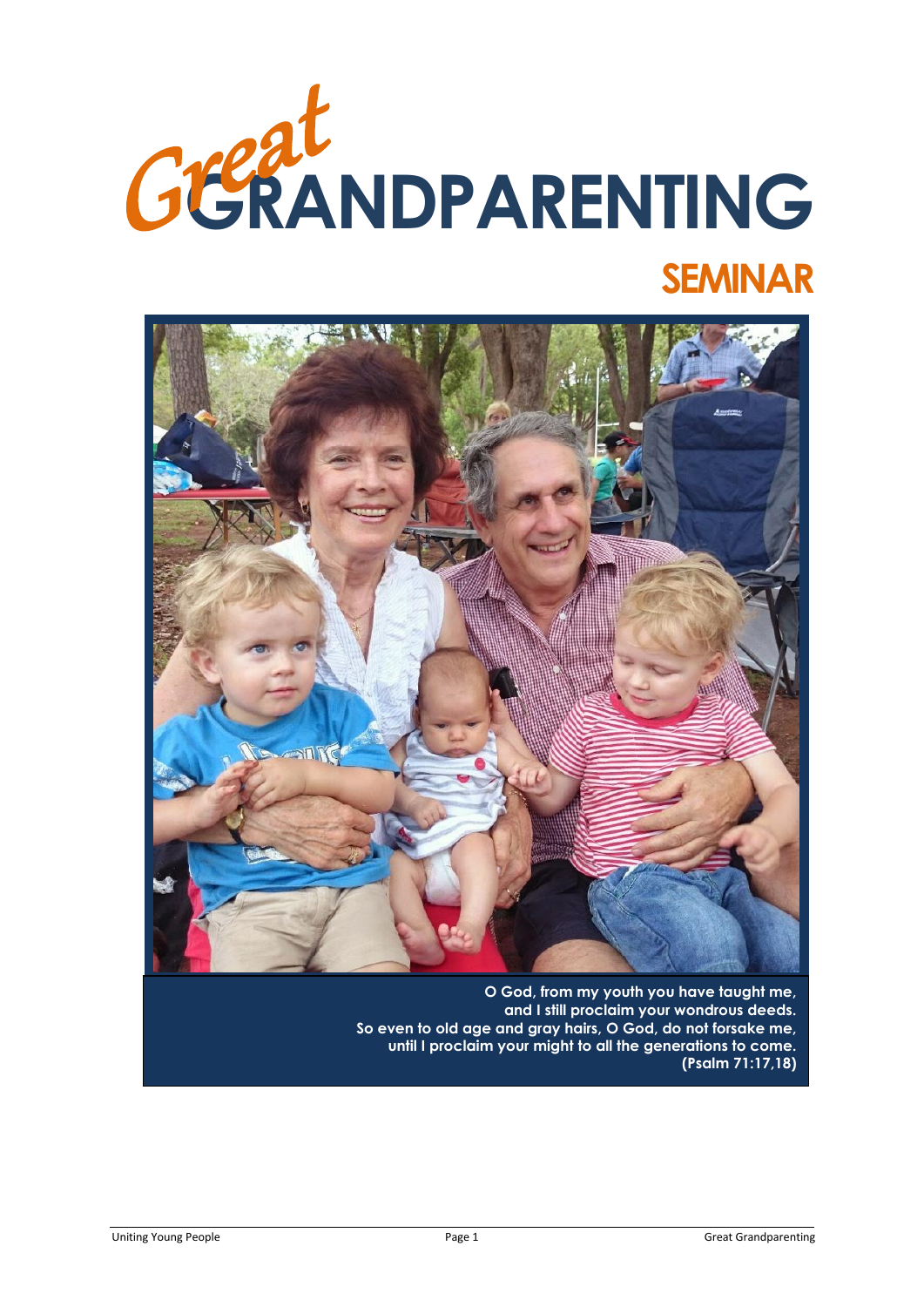# Using this resouce

These materials have been prepared by the Uniting Young People Team of the Uniting Church SA to help congregations honour and support grandparents as they 'proclaim God's might to all the generations to come'.

You may make as many copies as you need of the resource and/or participant handouts.

If you use the resource, we would appreciate your letting us know what you use and how you use it. Please send a brief email to [uyp@sa.uca.org.au](mailto:uyp@sa.uca.org.au)

More resources from the Uniting Young People Team are available at:

For other intergenerational worship ideas see sa.uca.org.au/uyp and click on 'resources'.

The Grandparenting suite of resources includes:

- grandparent posters
- a PowerPoint for the seminar
- an 'Honouring Grandparents' worship resource.

# Seminar Aims

- to recognise and affirm the role grandparents play in the lives of their grandchildren
- to encourage and resource Christian grandparents to be intentional in nurturing the faith of their children and grandchildren.

 $\bullet$ 

# Seminar Resource Contents

Introduction for leaders

Program notes for leaders

Informal start-up activities

Session 1: Grandparents as areat lovers

Session 2: Grandparents as spiritual guides

Seminar handouts

Grandparent Crown pattern

An alphabet of grandparents

Great loving

Tending your own spiritual journey

Spiritual Guides cards

Grandparents Day

- Grandparents in the Bible
- Other resources for Grandparents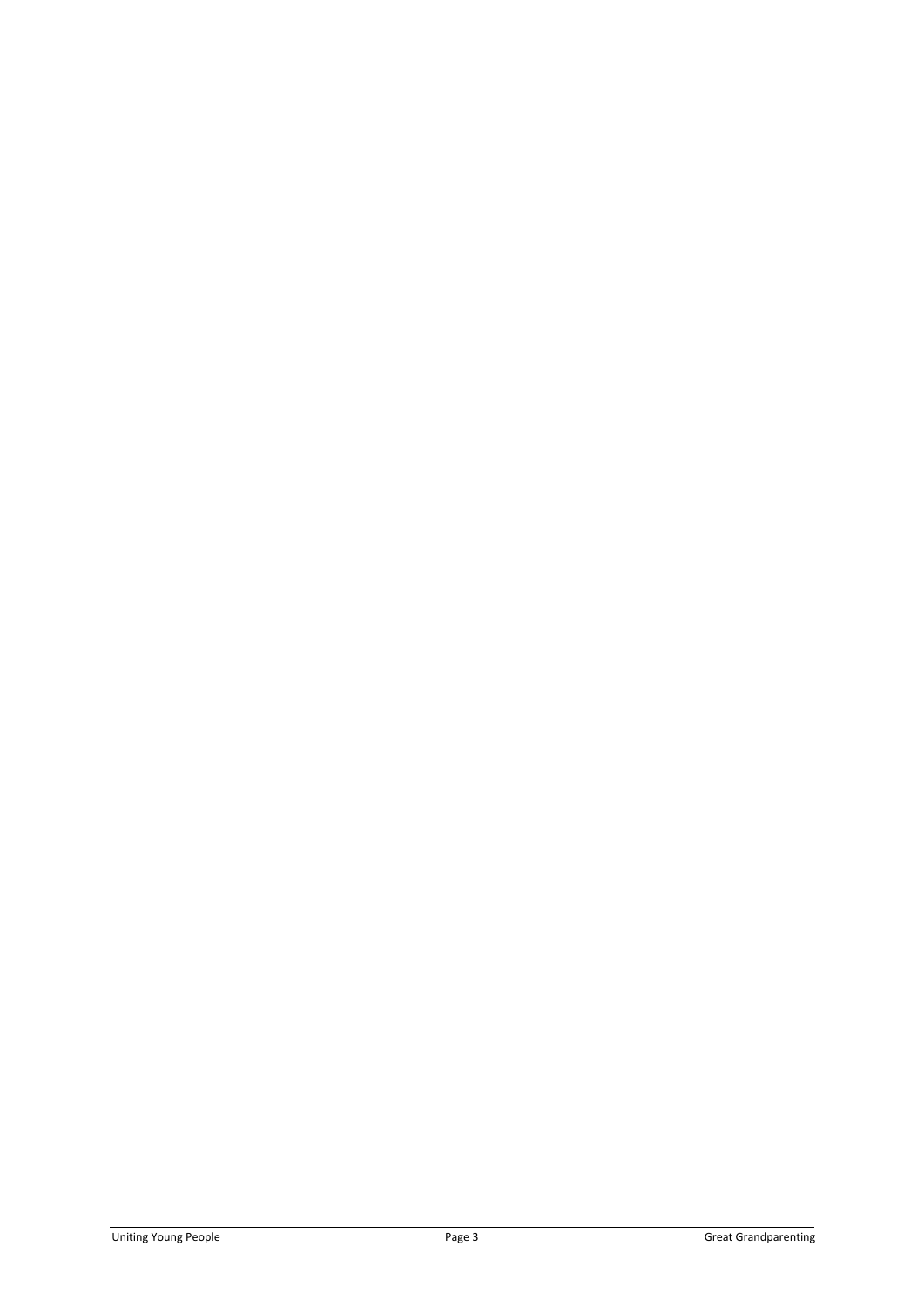# Introduction for the Leader

You've been asked to lead a *Great Grandparenting* Seminar. What a privilege! You have the opportunity to spend time with VIPs of their families and of your congregation. You can help them feel honoured and appreciated.

Through the seminar you will provide time and space for grandparents to share experiences and support one another. You will add some more formal content affirming the significance of the grandparents' role in families — no matter what the make-up of the family may be.

You may be an individual or a couple. You maybe a grandparent yourself, but not necessarily.

As leader you will set the tone for the gathering, being friendly and informal, supportive and respectful, honest and caring. You will allow freedom to disclose or not disclose personal information and assure confidentiality of information shared.

In preparing to lead the seminar, you will need to:

- pray for sensitivity and understanding as you work with grandparents; invite at least one other person to be praying for the seminar itself
- become familiar with these notes
- reflect on your personal experience of being a grandparent and/or grandchild. Find, in your own experience, stories that you may incorporate into the seminar
- make sure that these details are attended to, either by another person or by yourself
	- o Promotion, invitation, registration
	- o Physical set up of meeting area
	- o Preparation of needed equipment, including printing
	- o Food and beverages for the break
	- o Arrangements for follow-up prayer, counselling or support should the need arise.

The *Great Grandparenting* Seminar is designed to last two and a half to three hours. Suggested minimum times are:

- 15 minutes Informal start up activities
	- (1) Grandparent crown making
	- (2) Grandparent poster gallery viewing

60 minutes Formal Session Part 1: Grandparents as great lovers

- (1) Alphabet of Grandparenting
- (2) Great Grandparenting words
- (3) Love languages of Grandparents
- 15 minutes Break

#### 60 minutes Formal Session Part 2: Grandparents as spiritual guides

- (1) Grandparenting in the Bible
- (2) Attending to your own faith Journey
- (3) Being a spiritual guide for your grandchildren
- (4) Conclusion

The following notes include scripted words to 'say' (*written in italic print*). Once you are familiar with the notes and the flow of the seminar you will be able to convey the information and instructions using your own words and your own examples.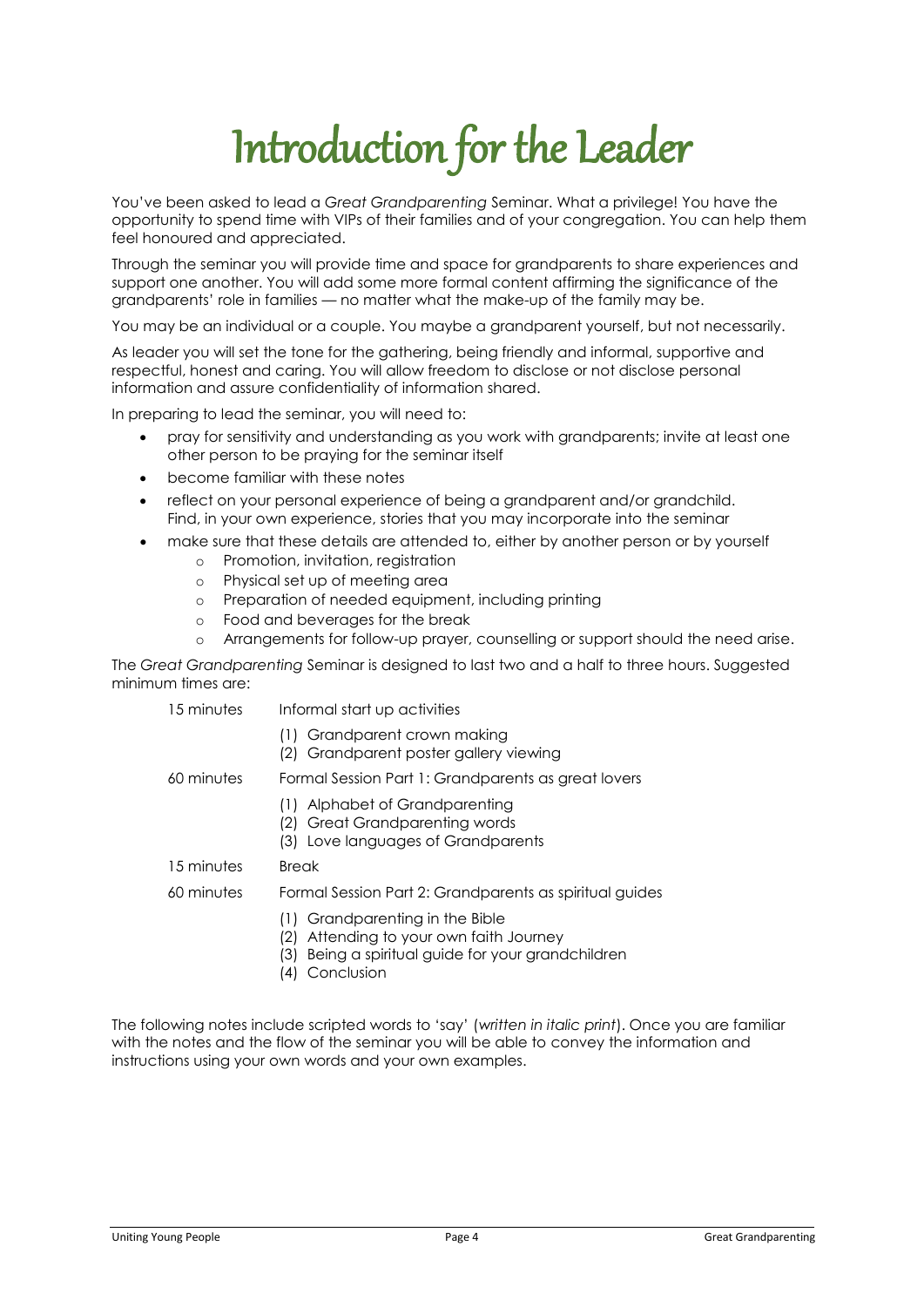# Program Notes for Leaders

# INFORMAL START-UP ACTIVITIES

Before people arrive,

- lay out the materials needed for crown making on a work table.
- pin up posters.
- do both activities yourself: make a crown (and wear it), put your stickers on three posters.

As people arrive, invite them to do one or both of these activities. Encourage people to chat with other participants as they do so.

### **CROWN MAKING**

Take a crown pattern, cut the sheet into four strips.

Use staples and/or tape to form one long strip. The wording will be at the centre front of the crown.

Glue on a jewel for each grandchild or great-grandchild. Decorate the crown as you choose.

Once decorated, adjust the strip to size, staple or tape the ends together and wear the crown.

### **POSTER GALLERY**

Look at the Grandparenting posters on display.

Each person has three heart-shaped stickers to attach to the three posters that resonate best with their experience of Grandparenting.

#### **You will need:**

Crown pattern (from HANDOUTS) copied, one sheet for each participant. Jewel stick-ons (from craft shops) Scissors Coloured marking pens Stapler and staples; Sticky tape. Posters (see separate document) Copied and hung on the wall, well spaced out.

Three heart-shaped stickers for each participant.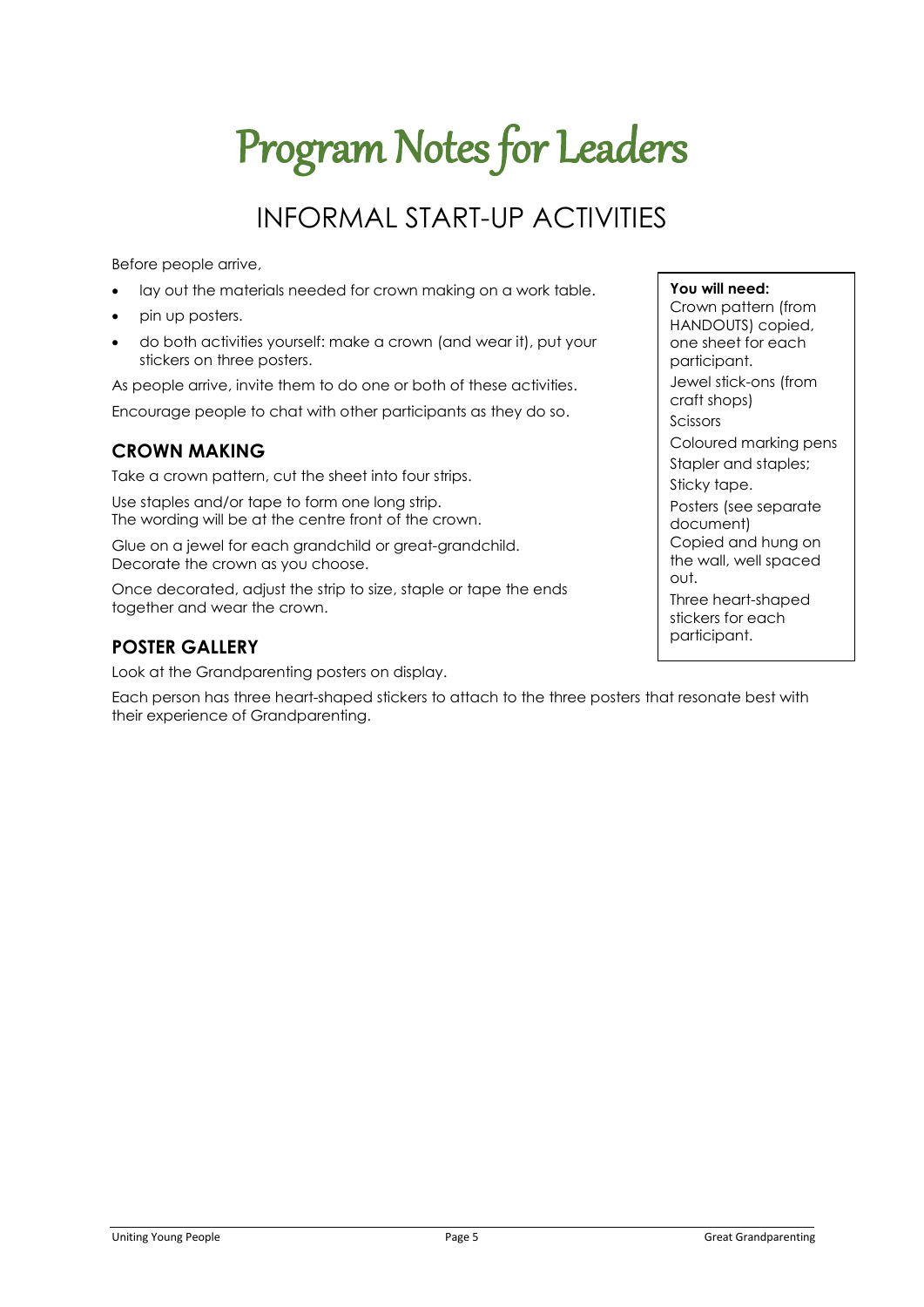## SESSION 1<sup>.</sup> GRANDPARENTS AS GREAT LOVERS

### **SEATING**

Invite participants to sit comfortably at tables of 4-8 people. Having tables will make it easier for people to converse and to use the materials, but they are not absolutely necessary.

### **WELCOME AND OUTLINE**

**Say:** *Welcome friends. You are royalty today. You are wearing crowns that are a mark of your favoured position in society.*

*We are here to talk about Grandparenting; to share experiences, to encourage one another and look at some suggestions from 'experts'.* 

We'll have two formal sessions: the first, on being great lovers; the second, on being spiritual *guides. We'll be having a coffee/tea break between sessions, in about an hour. The formal part of the afternoon will conclude with a group photo at about \_\_\_ o'clock.*

### **ALPHABET OF GRANDPARENTS,**

#### **Distribute copies of the Alphabet of Grandparents.**

**Say:** *Here in the first part of the 21st century, every grandparent has a different story, and our stories may not resemble our own grandparents' stories or the ones in books we knew as children. Or the posters we have just looked at.*

*Read through the 'Alphabet of Grandparents' stories quickly by yourself. Underline any sentences or phrases that reflect your own Grandparenting story.* 

*Then share your own story with someone sitting near you. Or, if you prefer, there's space at the bottom of the sheet for you to write your own story,* 

#### **After about 10 MINUTES**

**Say:** *Thanks for participating in that. It may have been difficult for some of you, because Grandparenting simply isn't always the lovely experience described on our posters, is it.* 

### **GREAT GRANDPARENTING WORDS**

**Say:** *If there are so many different ways of being grandparents today, what can we say about Great Grandparenting? Let's brainstorm some characteristics, attributes, activities that you think we can use to talk about great Grandparenting.*

You may ask someone to act as scribe as the group suggests Great Grandparenting words. Most likely the suggested list will include 'love' and/or a number of words that you can group as relating to love.

Highlight the love word or words in your list.

**You will need:** a copy of the *Alphabet of Grandparents* HANDOUT for each person (or couple)

Pencils or pens.

**You will need:** a whiteboard or chart paper.

Markers.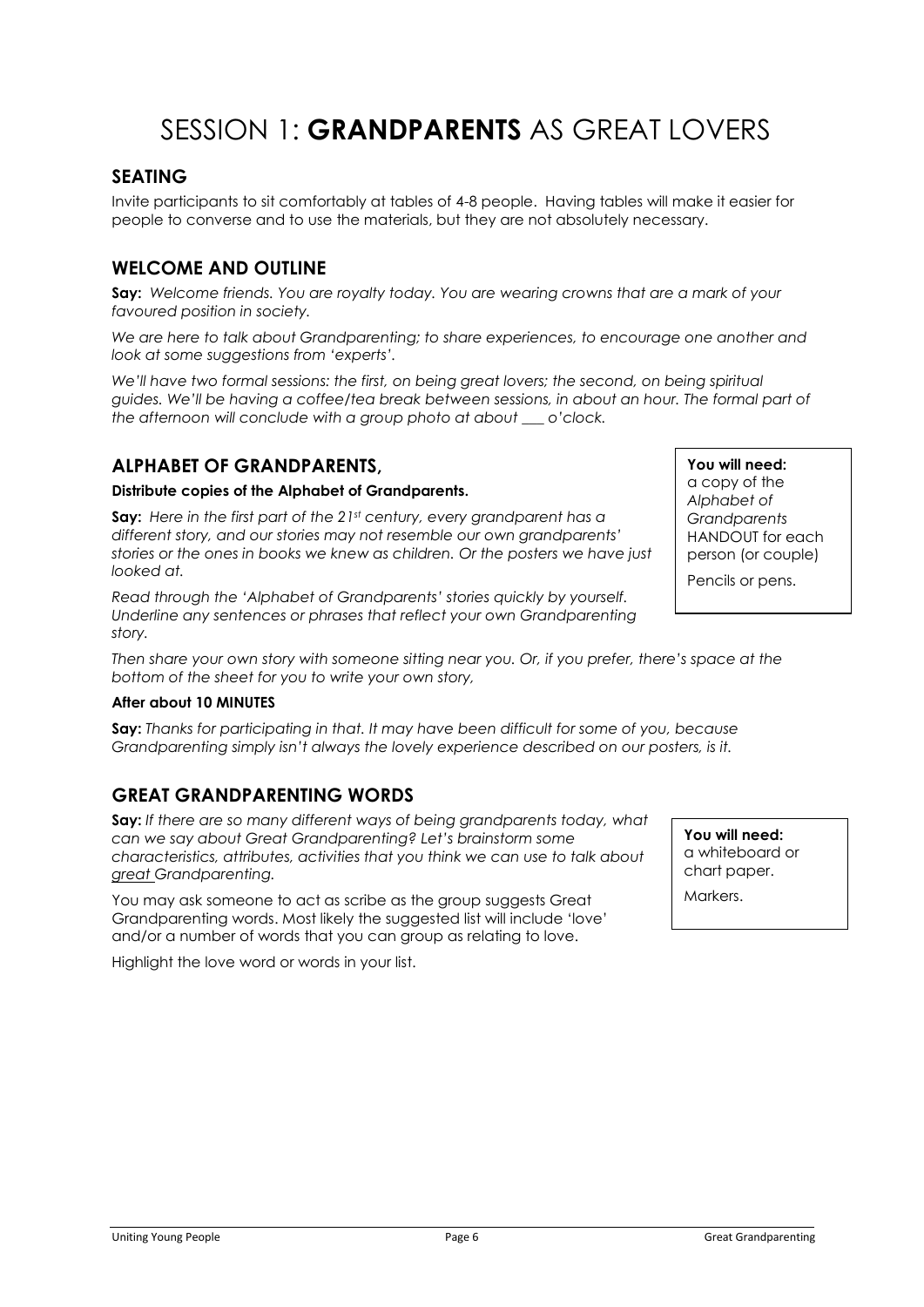### **LOVE LANGUAGES OF GRANDPARENTS**

**Say:** *It is probably fair to say that great Grandparenting is about great loving.*

*You have probably heard of a wonderful series of books by Gary D Chapman that deals with the Five Love Languages. These are five different ways people express their love and receive love from others. We'll explore how these love languages apply to Great Grandparenting.*

#### **Distribute copies of Great Grandparenting is Great Loving.**

**Say:** *Gary Chapman: theorises that although people can express and accept love in all of these ways, each person has a preferred language. Sometimes a grandparent and a grandchild are fluent in the same love language. Perhaps, for example, for both of them the language of 'touch' shouts 'I love you' loud and clear. They both get the same message from a hug.*

**You will need:** a copy of *Great loving* HANDOUT for each person (or each couple).

Pencils or pens.

It would also be good to have one of Chapmen's **Love Languages** books to display.

*Sometimes the preferred love language of a grandparent is different from the language of their grandchild. Perhaps Grandpa is a server. He expresses love by making things and fixing things, even postponing retirement to finance his grandson's education. 'But he never spends any time with me,' says the grandson, who craves the love language of 'time'.* 

*In situations like this, it is the grandparent who is the 'adult'. The grandparent may have to work at discovering the child's preferred love language and make an effort to show their love the way the grandchild wants to receive it.*

*Look at the five languages shown on your sheet. As a table group, discuss two questions*

*First, which of the five love languages comes most easily to each person? (Write your name in your segment)*

*Second, how might you speak love to a child who prefers each of the love languages? Think of the ages of your own grandchildren: infants to teens to adults.*

#### **After about 10 MINUTES,**

**Say:** *The amazing thing about these love languages is that God uses them when he communicates his love to us.* 

*God uses words in the Bible and through other people. God speaks to us in 'the Word made flesh — Jesus. God gives time — God is with us always. God gives gifts — every good thing we have is a gift from God. God serves us in ways we don't even comprehend. God even touches us physically through the Sacraments (and sometimes through our grandchildren)..*

*The greatest thing Great Grandparents do for their children is to share that love with them.*

## **BRFAK**

During the break time you may circulate and ask participants to tell you about the 'jewels' in their Grandparenting crowns.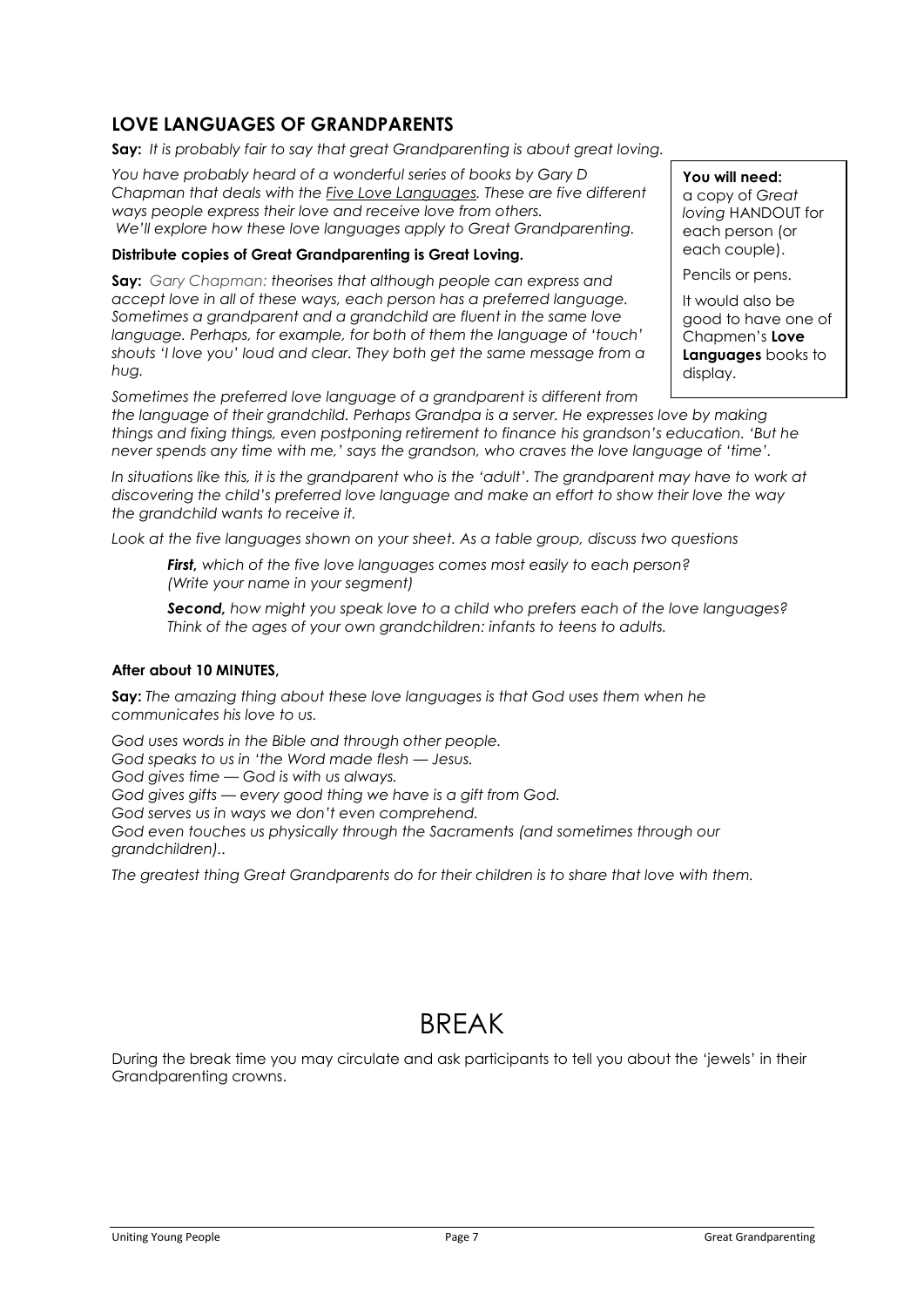# SESSION 1: **GRANDPARENTS** AS SPIRITUAL GUIDES

### **SEATING**

Invite participants to return to their seats.

#### **INTRODUCTION**

#### **When settled,**

**Say:** *In the first part of the seminar we looked at some general aspects of great grandparenting. Now we are going to explore more deeply the Spiritual aspects of grandparenting.*

*The comments come primarily from a book titled: 'Parents and Grandparents as Spiritual Guides (nurturing Children of the Promise)' by Betty Shannon Cloyd. There are lots of books about Christian parenting, this one recognises the special role of grandparents.*

**You will need:**  If possible, a copy of 'Parents and Grandparents as Spiritual Guides'.

In your table groups, will you please discuss the phrase 'Grandparents as spiritual guides'.

What do you think of when you hear the phrase 'Grandparents as spiritual guides'? What do you think the author may be writing about using this title?

#### **After about THREE MINUTES**

### **GRANDPARENTING IN THE BIBLE**

*Say: The things you just discussed will likely be significant as we proceed with unpacking the concept of Grandparents as Spiritual Guides.*

*Let's begin by noting that the idea of Grandparents as Spiritual Guides is not new. We can find instances of it in the Bible.*

- *The Old Testament promise to Abraham had to do with Abraham's descendents: his children, grand-children, great grandchildren and further generations.*
- *Over and over we read of people referring to 'the God of our fathers, Abraham, Isaac and Jacob'.*
- *When God took his people out of slavery in Egypt, he provided that generation with symbols and traditions for passing on the story to succeeding generations.*
- *When God gave the law at Sinai, God spoke of his mercy toward generations of people who kept the law.*
- *The lineage of Jesus (his earthly grandparents, going back some 40 generations) is enumerated twice in the New Testament (Matthew 1:2–16 and Luke 3:23–38).*
- *Jesus' parents fulfilled the faith-nurturing practices handed down to them through the generations: having their child circumcised and dedicated. Taking him to the temple at age 12.*

*And then, there's my favourite. Paul writing to Timothy:*

 *I am reminded of your sincere faith, which first lived in your grandmother Lois and in your mother Eunice and, I am persuaded, now lives in you also. (2 Timothy 1:5)*

*The Bible was written at a time when households of three, or even more, generations living together were the norm. A grandparent's role as spiritual guide may have come more naturally, less strategically than it does today.*

**You will need:**  a Bible so you can read the 2 Timothy passage directly from the Bible.

*Today, if we want to be spiritual guides for our grandchildren, we need to be strategic.*

*Continue: In her book, Betty Cloud suggests two primary aspects, or 'strategies' if you wish, of Great spiritual Grandparenting.*

*First: Attend to your own spirit and faith*

*Second: be proactive and strategic in guiding your grandchildren.*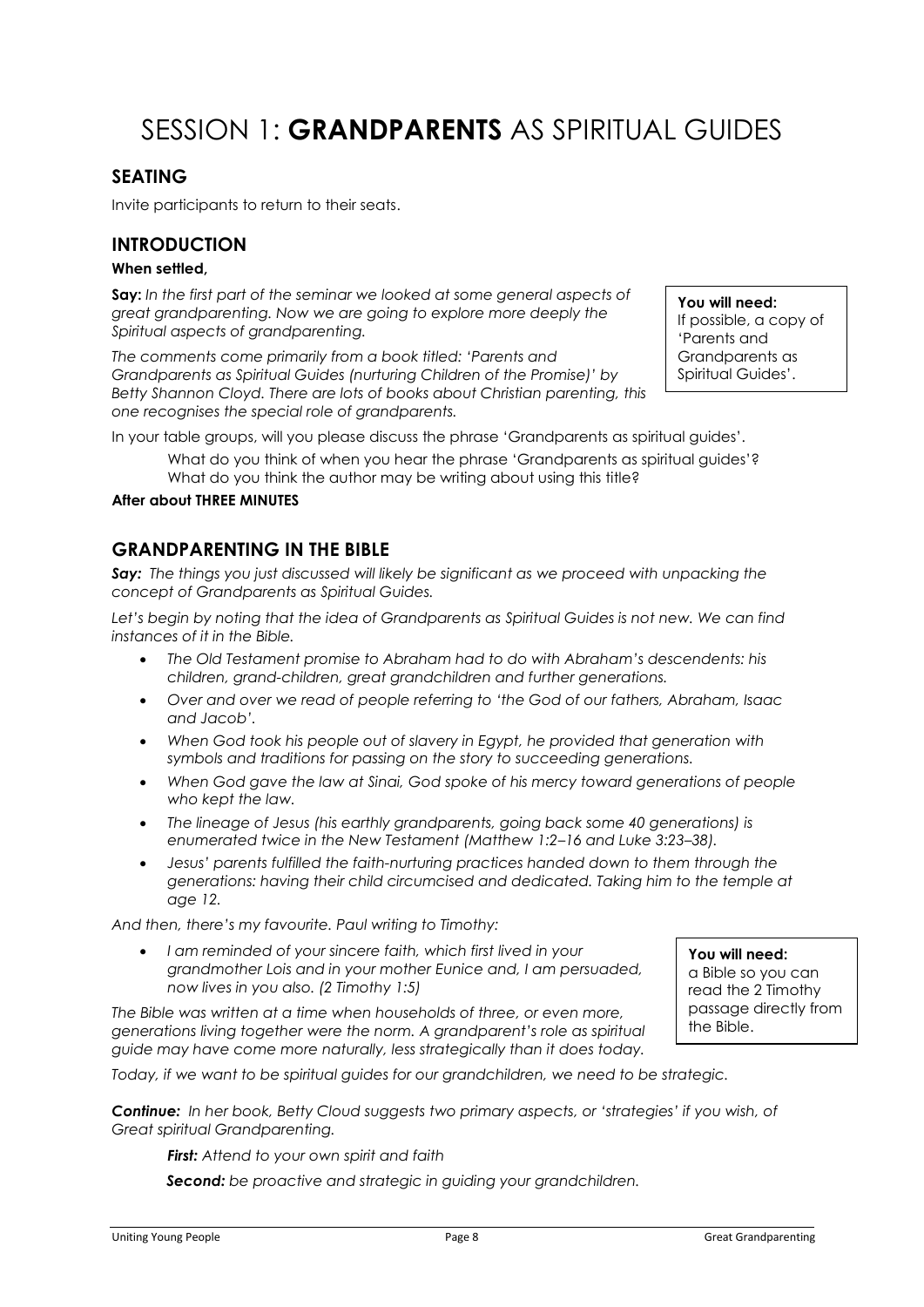### **ATTENDING TO YOUR OWN SPIRITUAL HEALTH**

*If you were climbing a mountain or exploring a strange city, you'd like a guide. And you'd want that guide to be familiar with the journey and to go with you on the journey. So it makes sense that for a Grandparent to be a Spiritual guide, the grandparent must attend to their own spiritual journey.*

#### **Distribute copies of 'Your own Spiritual Journey'**

**Say:** *There's probably nothing new to you on this sheet. But take a moment on your own to tick the disciplines you are already using. Select the one that you find the most helpful and tell your group about how you use it in your own life.*

#### **After about 10 MINUTES,**

#### **SORROWING GRANDPARENTS**

**Say:** *While we're thinking about our own spiritual lives and journeys, there's something I feel we need to deal with.*

*St John wrote that he had no greater joy than to know that his children are walking in the truth. I love it that one translation says: 'some of my children' are walking in the truth.*

*For some grandparents, their greatest sorrow is to know that their children are NOT walking in the truth. That sorrow is intensified when they see the impact their children's choices have on their grandchildren.*

*If you happen to be one of those sorrowing grandparents, I urge you to* 

- *Pray about your feelings of sorrow or regret. Please circle or underline on your sheet the word 'prayer'.*
- *Talk with someone about it — in your small group or your pastor or a counsellor. Please circle or underline on your sheet the words 'spiritual support'.*
- *If possible, talk with your children themselves*
- *Confess your guilt and sorrow to God and accept God's forgiveness in Christ. Please circle or underline on your sheet the words 'confession' and 'forgiveness'.*
- *Don't dwell on the past, but focus on the future, what you really want for your children and grandchildren. With your children's permission, take on some aspects of the role of being a spiritual guide for your grandchildren.*

*We also need to consider if our understanding of 'walking in the truth' is the same as John's — or Gods. It can be difficult to accept that 'going to church on Sunday' may not be the only way of being a Christian or walking in the truth. That's a discussion we need to have with our children.*

### **BEING A SPIRITUAL GUIDE FOR YOUR GRANDCHILDREN**

**Say:** *In her book, Betty Cloud uses some interesting images to explain the role of grandparents as Spiritual Guides.* 

*We're going to be creating tableaux (a freeze frame picture)using your own bodies to illustrate the concepts. For example, if my concept was a 'sandal tier' I would . . .* 

**Illustrate with another person; you kneeling down to tie the 'sandal' of the other.**

#### **Distribute a set of 'Spiritual Guides' cards to each group of four people. Lay the stack of cards face down in the middle of the group.**

**Say:** *I'd like each group to take the top card from your 'deck' and plan a picture illustrating the concept. You have 30 seconds.*

**You will need:**

a set of seven Spiritual Guides cards for each group of four people (see HANDOUTS).

Arrange the cards and fasten with a rubber band so that each set has a different card on top when the cards are laid face down.

**You will need:**  a copy of *Your own Spiritual Journey* HANDOUT for each person (or each couple).

Pencils or pens.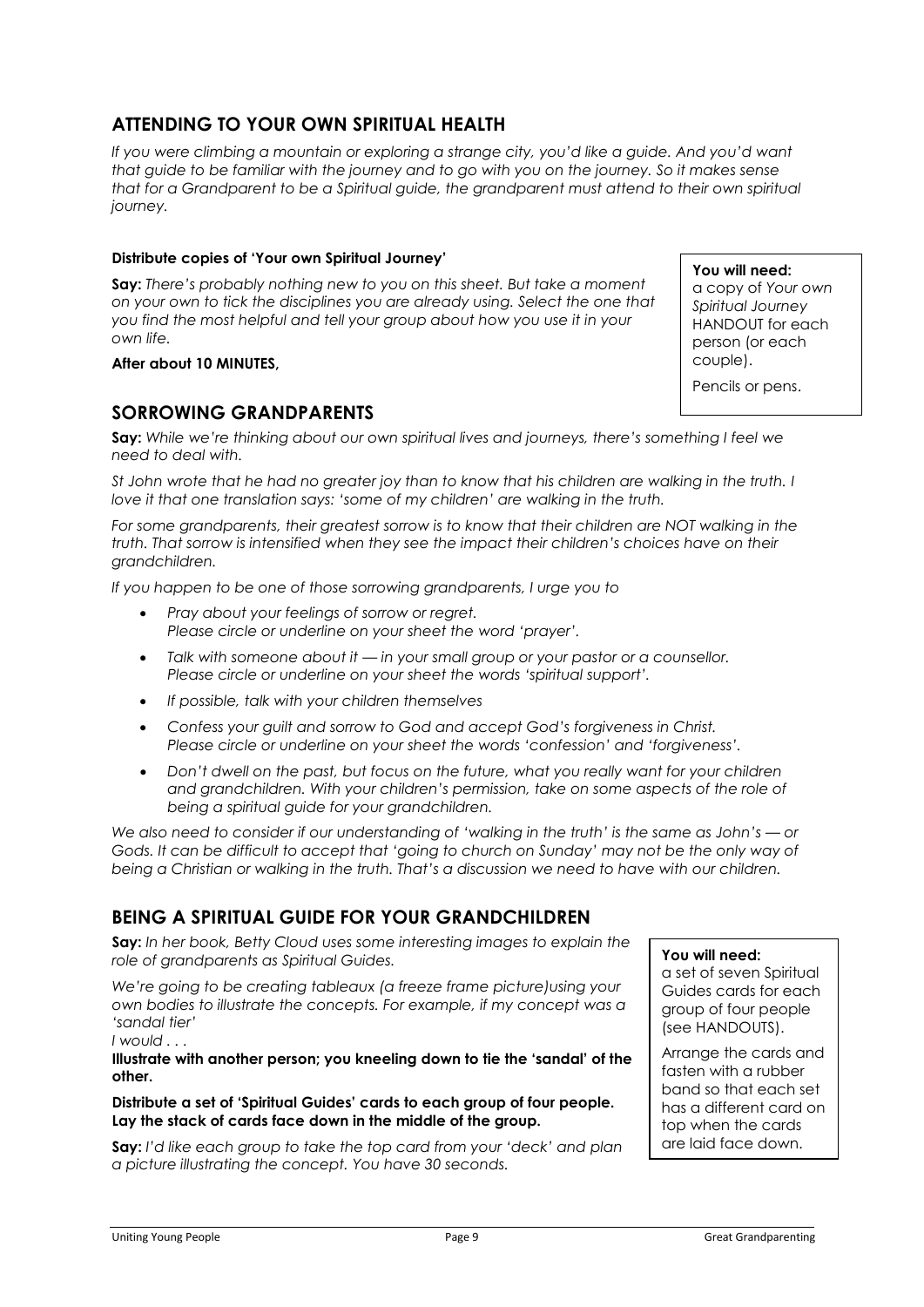#### **After THIRTY SECONDS.**

**Say:** *Now you can open your pack of cards and look at all the possibilities.*

**Invite groups, one at a time, to form their tableaux and the other groups to identify/guess which of the Spiritual Guide concepts is being shown.**

**Say***: Thanks, that was fun. I think we're all going to remember some of those pictures for a long time.* 

*But they are just pictures. Let's get a bit more practical.*

In your groups, you may use your same concept or select another one*. Try to think of some practical ways you could or actually open the gate for the Holy Spirit or be a holy listener in the*  life of your grandchild or whatever your card suggests. Write your two best ideas on the back of *your card.*

#### **After about TEN MINUTES**

**Invite groups, one at a time, to re-form their tableau and report on the practical ideas they have come up with. Give some positive feedback relating to each suggestion.**

### **CLOSING**

**Say:** *Please stand in a circle as we 'round out' our sessions. Please wear your crowns.*

#### **When people are arranged,**

**Say:** *St John, in the book of Revelation, describes an image of Heaven as a place where all generations are gathered together around God's throne. The elders are wearing crowns.* 

*Please put your right hand on the shoulder of the person to your right, to pass around God's blessing.*

*In John's vision, the elders lay their crowns before God's throne.*

*Please lay down your crown, by holding it your left hand.*

*The elders say: 'You are worthy, our Lord and God, to receive glory and honour and power, for you created all things, and by your will they were created and have their being.'*

*As people in a special relationship created by God, may each of you*

*Be present in the life of your grandchildren, Love your grandchildren unconditionally, Connect your grandchildren with other generations, Provide emotional, physical and spiritual support for your grandchildren and their parents.* Proclaim God's might and love to all the generations to come. *Amen.*

*Thank you participating in this Great Grandparenting seminar. You have been a blessing to one another today as you are a blessing to your children, your grandchildren, and your greatgrandchildren throughout their lives.*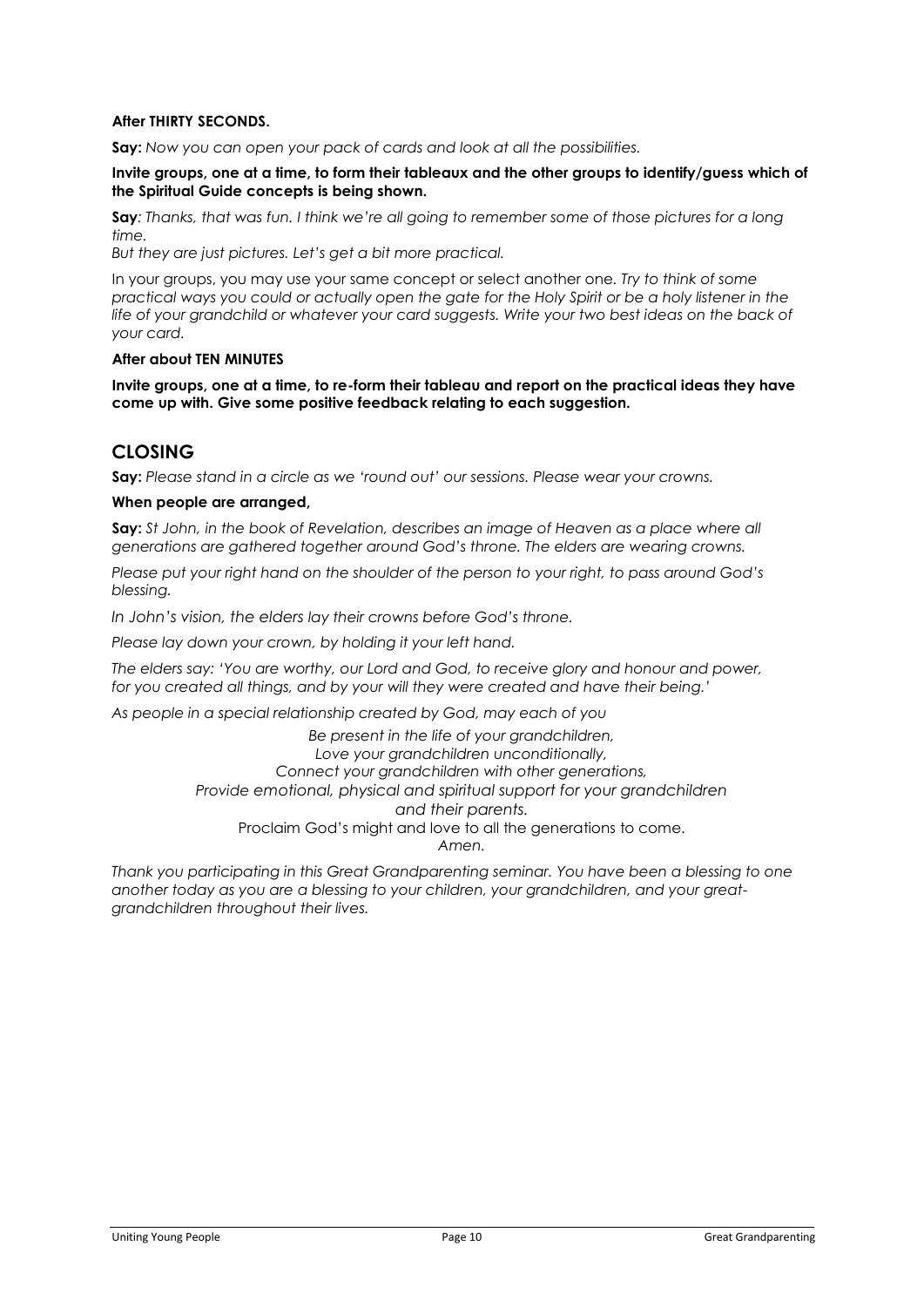# Crown pattern

 $\bar{1}$ 



Grandchildren are like a crown to older people. (Proverbs 17:6)

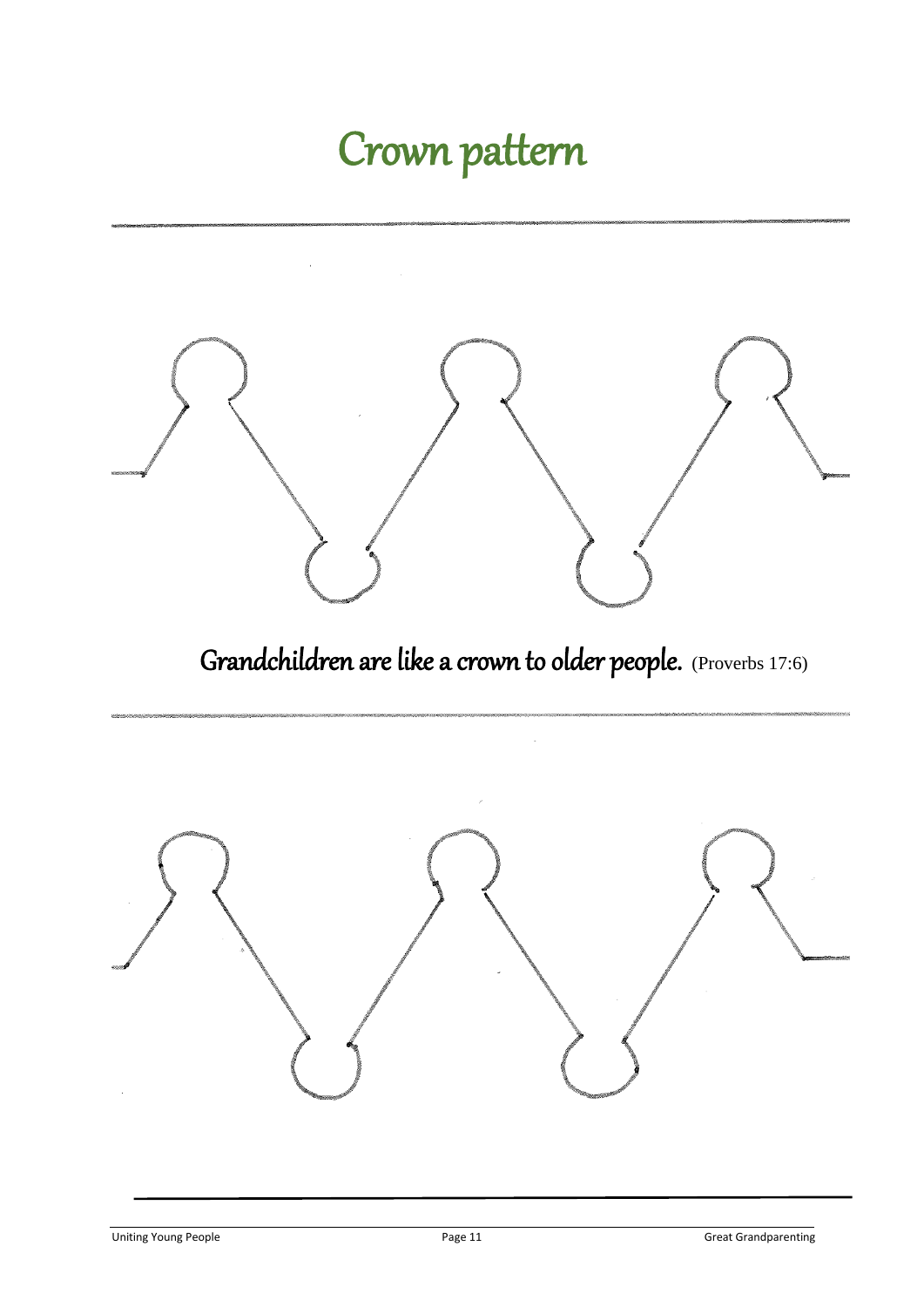# An alphabet of grandparents

**Anna** considers her teen-aged granddaughters to be her best friends. When they were little she made a point of taking the girls to concerts and museums — all the things she loved to do herself. Now they continue the special outings together.

**Barbara**'s daughter and son-in-law pay her to be a child-minder. Five days a week, her daughter drops off her two preschool daughters to Barbara. **Barbara'**s son-in-law picks up the girls sometime between 2 and 8 pm. **Barbara** loves the children, but the financial arrangement which she does appreciate — makes it seem like a business rather than a choice. And sometimes she'd like a break.

**Colin** and **Daphne**'s daughter was drug addicted when she became an unwed teenage mother. They raised their granddaughter as their own. The granddaughter has developed chronic fatigue and returned with her own daughter to **Colin** and **Daphne**'s home. They are now raising their great granddaughter.

**Erich**'s son and his wife have decided not to have children. His son has, however, been a sperm donor for friends. **Erich** longs to have a relationship with this grandson.

**Fran** and **Greg** have two sons, each has three children. **Fran** and **Greg** see the grandchildren who live near them a couple times each week, but they see the family that lives in Dubai only every second year.

**Helen** and **Ian** added a second story to their home when their daughter left her husband and came to live with them along with her son. After a year, the daughter went back to her husband, a move that **Helen** and **Ian** thought was unwise. The young family moved interstate. **Helen** and **Ian** have not seen their daughter or grandson for several years.

**Janet**'s son can't stand **Janet**'s new partner. **Janet** has torn loyalties. She's decided that to keep some peace, it's best to keep them apart. That means she very rarely sees her grandchildren

**Kate** and **Les** would love to make more trips interstate to see their grandchildren, but **Les**'s elderly mother requires constant care and supervision. They don't feel they can get away for even short trips.

**Mike** and **Nita** spent years building up their farm business, acquiring acreage to pass on to their sons. The boys have all pursued city careers. **Mike** and **Nita** are so busy running the farm on their own now, that they seldom get away to see their grandkids.

**Owen** never sees his biological granddaughters because his son lost custody of them through a divorce. **Owen** dotes on a new step-grandson, sharing the grandparenting role with two other sets of grandparents.

**Paula** finally bit the bullet and learned to use a computer. The joy of her life is a weekly Skype visit with her daughter and grandsons.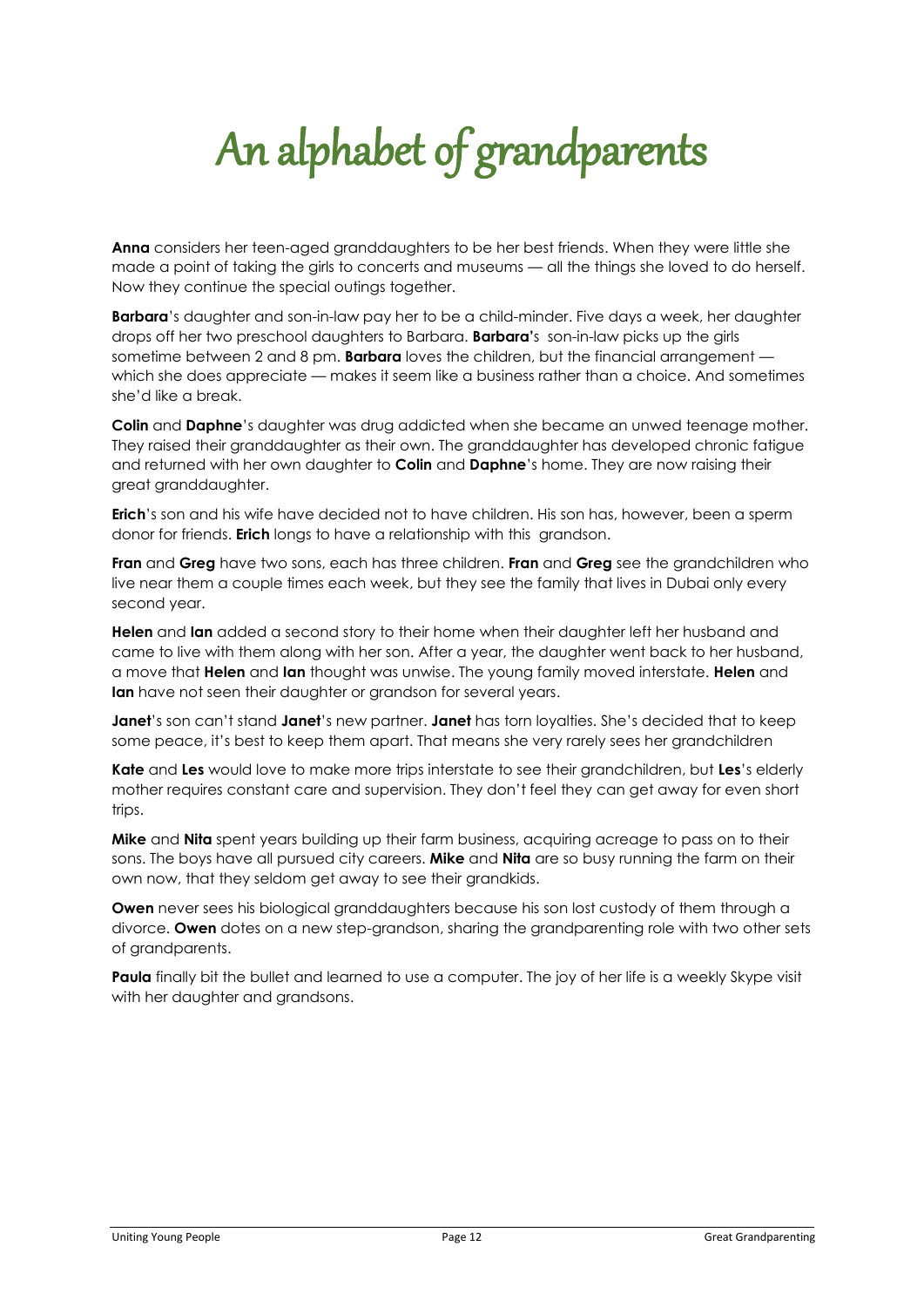# Great loving

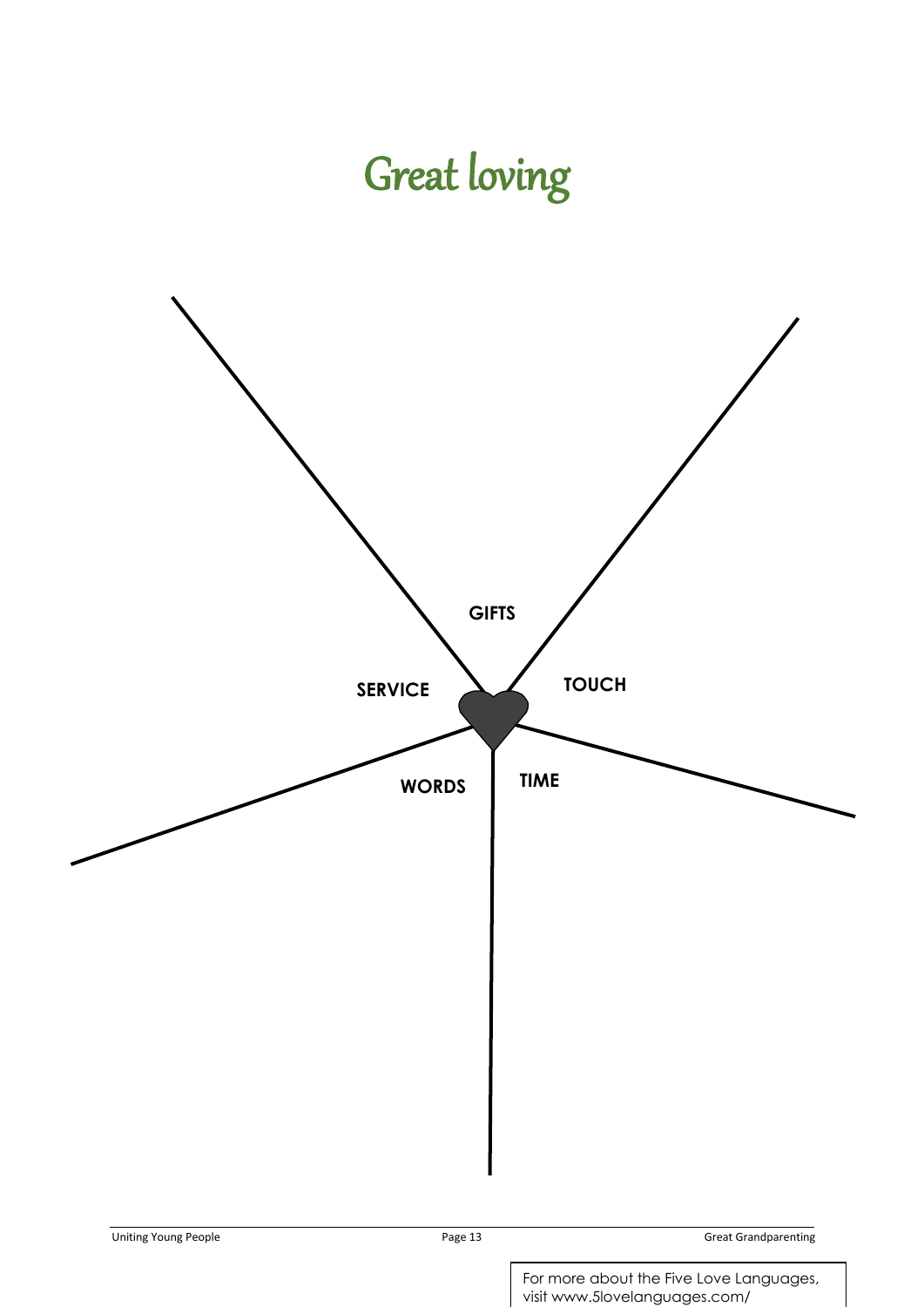# Your own spiritual journey

- □ Be attentive to God's presence in all aspects of life
- **1** Pray daily
- $\Box$  Study the Scripture
- $\Box$  Be part of a faith community
- Participate in a small group for spiritual support
- Worship regularly
- Participate in confession and assurance of forgiveness in words and in the sacrament of Holy Communion
- Journal your journey with God
- □ Do good deeds for others
- □ Use fasting and/or retreats
- 
- 
-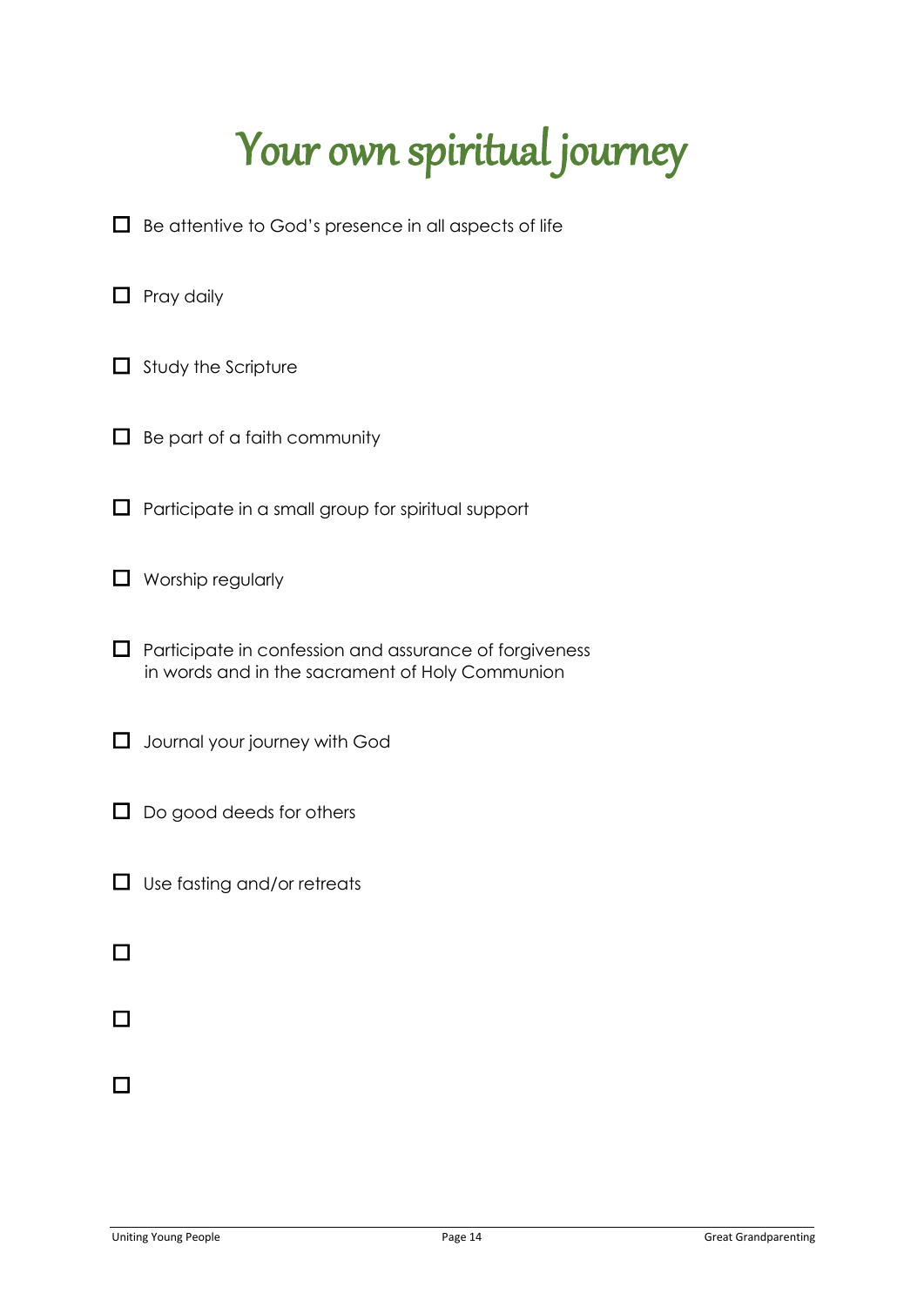| As a Spiritual Guide,<br>a Grandparent can be                                                         | As a Spiritual Guide,<br>a Grandparent can be | As a Spiritual Guide, a<br>Grandparent can be |
|-------------------------------------------------------------------------------------------------------|-----------------------------------------------|-----------------------------------------------|
| A holy<br>listener                                                                                    | Someone who<br>reflects<br>Christ's love      | A friend<br>of the soul                       |
| As a Spiritual Guide, a<br>Grandparent can be                                                         | As a Spiritual Guide, a<br>Grandparent can be | As a Spiritual Guide, a<br>Grandparent can be |
| Someone who points                                                                                    | A companion                                   | Someone who                                   |
| beyond themselves to                                                                                  | in the difficulties                           | ushers the child into                         |
| God's Kingdom                                                                                         | and joys of life                              | God's presence                                |
| As a Spiritual Guide, a<br>Grandparent can be<br>Someone who<br>opens the gate for<br>the Holy Spirit | Spiritual guide cards                         |                                               |
|                                                                                                       |                                               |                                               |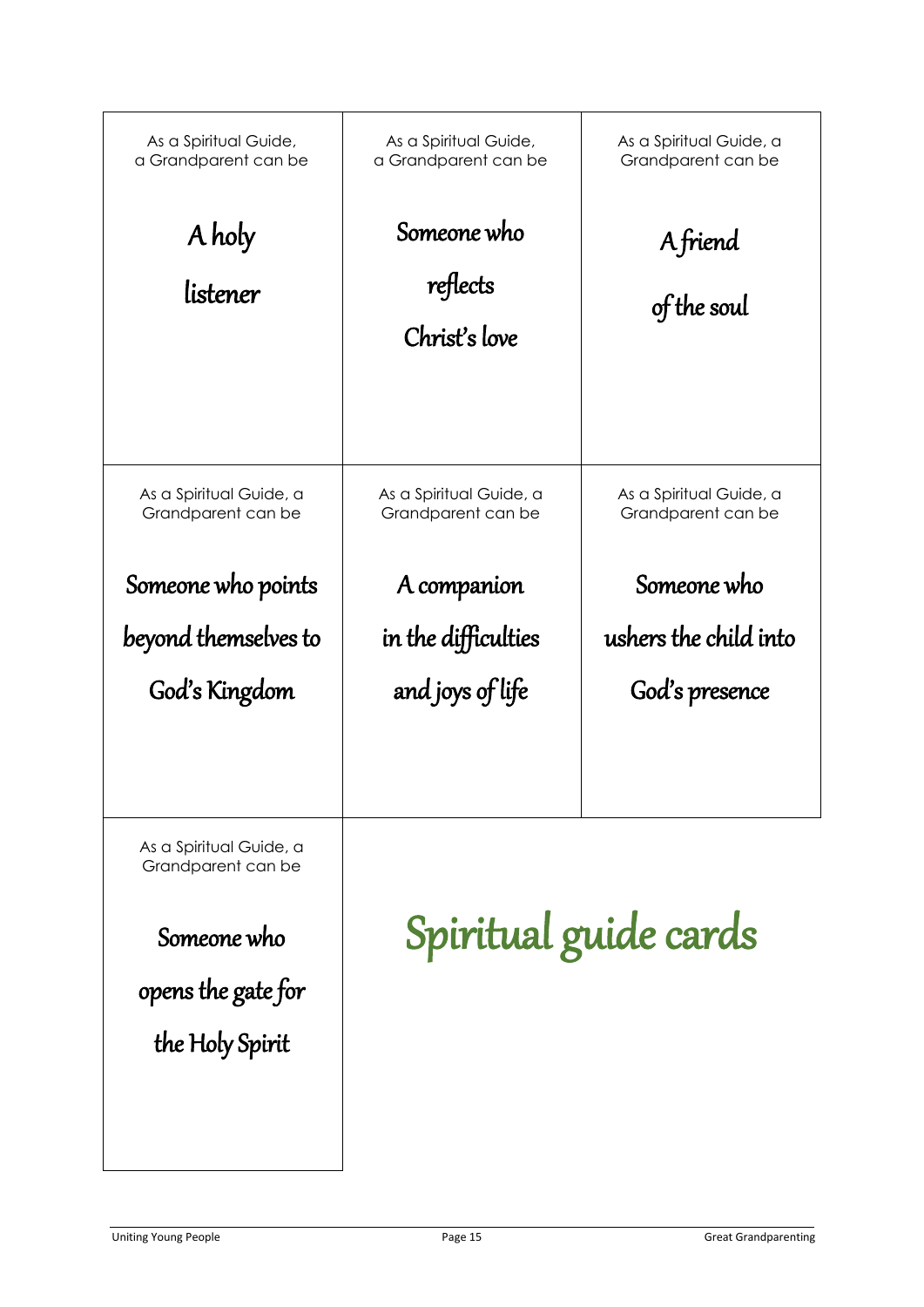# Grandparents in the Bible

I will make my covenant with you. It will last forever. It will be between me and you and your children after you for all time to come. I will be your God. And I will be the God of all of your family after you. (Genesis 17:7)

May he give you and your children after you the blessing he gave to Abraham. (Genesis 28:4)

'They are the sons God has given me here,' Joseph said to his father.

Then Israel said, 'Bring them to me. I want to give them my blessing.' (Genesis 48:9)

Then you will be able to tell your children and grandchildren how hard I was on the Egyptians. You can tell them I did great miracles among the people of Egypt. And all of you will know that I am the Lord. (Exodus 10:2)

I, the LORD your God, am a jealous God. I punish the children for the sin of their parents. I punish the grandchildren and areatgrandchildren of those who hate me. But for all time to come I show love to all those who love me and keep my commandments. (Exodus 20:5,6)

Stand up in order to show your respect for old people. Also have respect for me. I am the Lord your God. (Leviticus 19:32)

Don't be careless. Instead, be very careful. Don't forget the things your eyes have seen. As long as you live, don't let them slip from your mind. Teach them to your children and their children after them. (Deuteronomy 4:9)

Then you, your children and their children after them will have respect for the LORD your God as long as you live. Keep all of his rules and commands I'm giving you. If you do, you will enjoy long life. (Deuteronomy 6:2)

The Lord your God will keep your hearts from being stubborn. He'll do the same thing for your children and their children. Then you will love him with all your heart and with all your soul. And you will live. (Deuteronomy 30:6)

Then Naomi took the child in her arms and took care of him. The women living there said, 'Naomi has a son!' They named him Obed. He was the father of Jesse. Jesse was the father of David. (Ruth 4:16,17)

I thought, 'Those who are older should speak first. Those who have lived for many years

should teach people how to be wise.' (Job 32:7)

Teach us to realize how short our lives are. Then our hearts will become wise. (Psalm 90:12)

But the Lord's love for those who have respect for him lasts for ever and ever. Their children's children will know that he always does what is right. (Psalm 103:17)

May you live to see your grandchildren. May Israel enjoy peace. (Psalm 128:6)

A good person leaves what they own to their children and grandchildren. (Proverbs 13:22)

Gray hair is a glorious crown. You get it by living the right way. (Proverbs 16:31)

Grandchildren are like a crown to older people. And children are proud of their parents. (Proverbs 17:6)

They will live in the land I gave to my servant Jacob. That is where your people of long ago lived. They, their children, their children's children, and their children after them will live there forever. And my servant from David's family line will be their prince forever. (Ezekiel 37:25)

But suppose a widow has children or grandchildren. They should first learn to put their faith into practice. They should care for their own family. In that way they will pay back their parents and grandparents. That pleases God. (1 Timothy 5:4)

I remember your honest and true faith. It was alive first in your grandmother Lois and in your mother Eunice. And I am certain that it is now alive in you also. (2 Timothy 1:5)

Tell the older men that in anything they do, they must not go too far. They must be worthy of respect. They must control themselves. They must have true faith. They must love others. They must not give up. In the same way, teach the older women to lead a holy life. They must not tell lies about

others. They must not let wine control them. Instead, they must teach what is good. Then they can advise the younger women to love their husbands and children. (Titus 2:2-4)

I have no greater joy than to hear that my children are living by the truth. (3 John 1:4)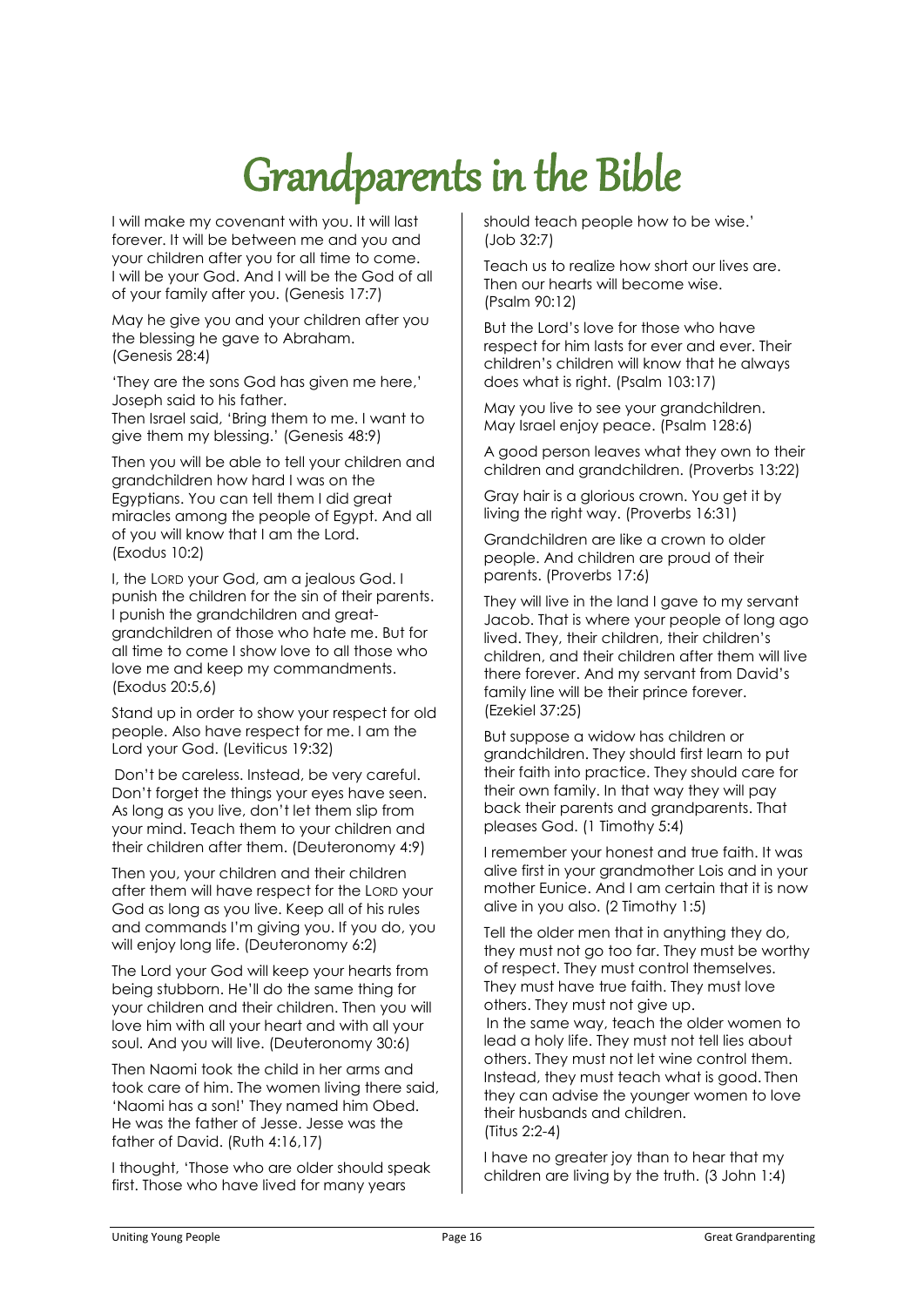# Grandparents Day

Grandparents Day originated in USA in 1978. In the last few years it has been widely promoted in Queensland (since 2010) and New South Wales (since 2011) with special events held by community organisations, clubs, schools and other groups.

'Grandparents Day celebrates the vital role that grandparents play in our society, as custodians of individual and cultural memories and as providers of care and love to their children and grandchildren. Grandparents Day recognizes the irreplaceable role grandparents have in their families and in the wider community.' (www.grandparentsday.org.au)

'Grandparents Day is a chance for children and the community to thank grandparents for their love and support. This special day recognises the significant contribution that grandparents make to their families and communities. It is also an occasion for acknowledging the efforts and devotion of grandparents who are full-time carers for their grandchildren.' (**[www.communities.qld.gov.au/community](http://www.communities.qld.gov.au/communityservices/seniors/grandparents-day) [services/seniors/grandparents-day](http://www.communities.qld.gov.au/communityservices/seniors/grandparents-day)**)

Grandparents Day is facilitated by COTA.

Many primary schools in South Australia hold annual Grandparents (Or Special Persons) Day, inviting the special people to visit the school and enjoy some special activities with the students.

## **DATE**

The official date of Grandparents Day is Sunday, 25 October 2015. This falls within Children's Week, which could be a problem for congregations who observe Children's Week. However, it could be an opportunity to combine the two into some sort of Children and Grandparents Day.

Catholic parishes recognize grandparents on July 26. This is the feast day of their

Saints Joachim and Anne, recognized as the parents of Mary, the mother of Jesus.

Congregations could plan a worship service honouring Grandparents on any date of their choice.

### **PURPOSE**

The primary purpose of having a Grandparents Day is to encourage children and families to acknowledge and thank the grandparents in their lives. Grandparents may be active carers in children's lives. They are also the link with family and cultural history that are vital aspects of each individual's identity.

In Christian communities this may have a special aspect where grandparents are the chief faith-nurturers of the family. It's a role many grandparents take very seriously as they pray for their children and grandchildren, share stories from the Bible and their own personal faith experiences, encourage the family to continue nurturing practices of bedtime and mealtime prayers, devotions and participating in congregational activities.

For grandparents as for the epistle writer John, their greatest joy is knowing that their children and grandchildren walk in truth (3 John 1:4), and the greatest heartbreak can be when they see their children and grandchildren walking other paths.

## **GRANDPARENTS DAY SONG**

You can find two YouTube versions of the national grandparents day song by Johnny Prill:

[www.youtube.com/watch?v=ogzs4zKtNKQ](http://www.youtube.com/watch?v=ogzs4zKtNKQ) (lyrics projected)

[www.youtube.com/watch?v=Eyq7L9azI-c](https://www.youtube.com/watch?v=Eyq7L9azI-c)  (images with song sung, better than above)

You might use either of these as is, or make your own version with your own pictures and/or your own group singing the song.